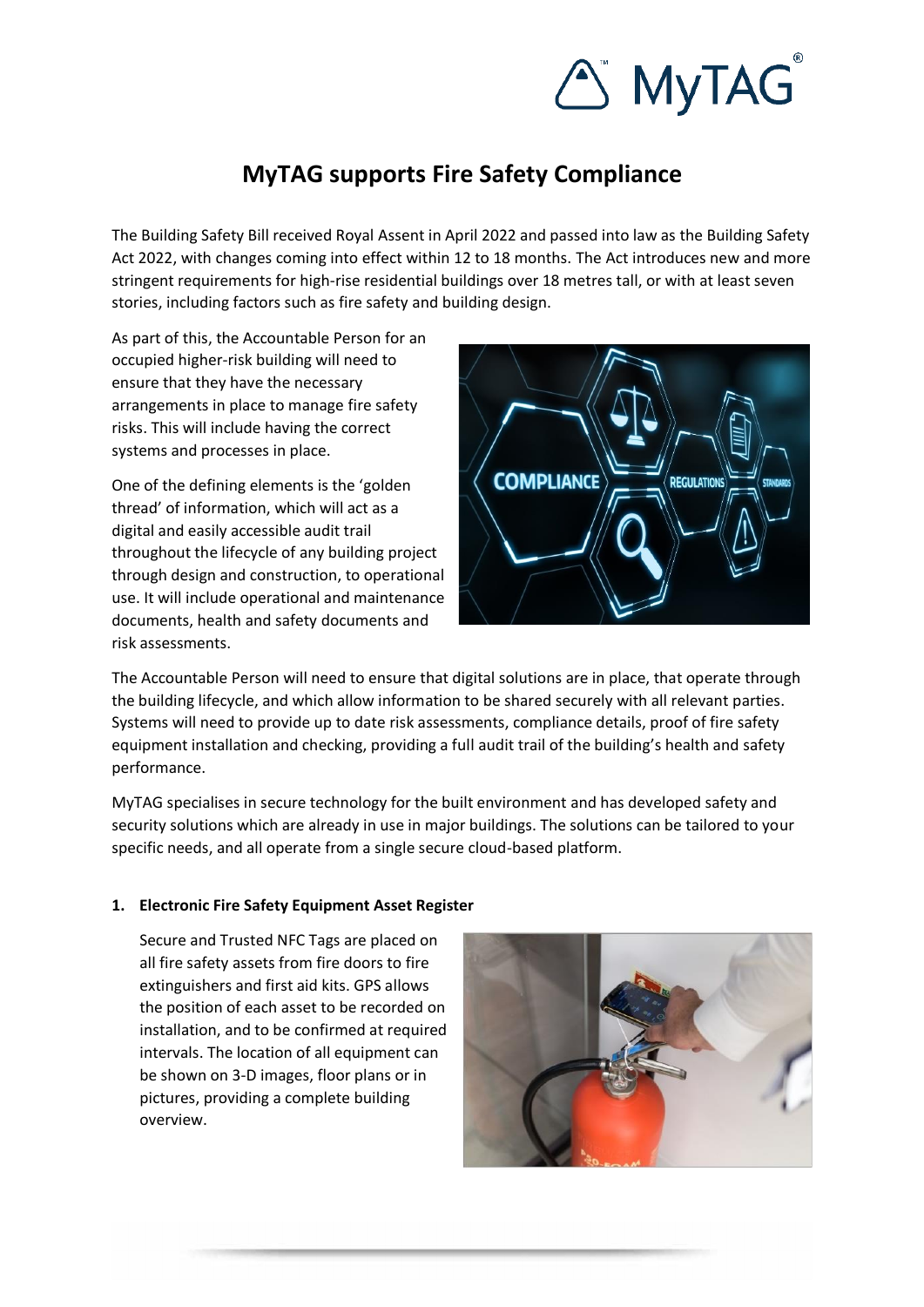

### **2. Digital Document Library**

The MyTAG Document Library allows all building maintenance and compliance safety information to be stored, with management reports ensuring everything is compliant and up to date, maintaining the 'golden thread'.

## **3. Proof of Compliance with Regulations**

The NFC Tags allow auditable records of fire safety checks, carried out by your team or competent contractors. Bespoke question sets for checks on fire doors, fire extinguishers, lift call systems, sprinkler systems and many other assets can be set up, to ensure that all the testing is completed thoroughly on each occasion.

When the person taps the tag with their mobile phone, the list of maintenance tasks and required information is provided for that asset, together with any documents or images that are required for the work to be carried out. A time stamped confirmation of the responses, together with verification of their location and identity, provides guaranteed proof of presence.

**Fire Doors** 



Any faults that cannot be resolved are reported to the responsible person, to ensure that remedial action can be swiftly taken, and upcoming or missed checks are alerted by exception.

All information is available immediately, from wherever it is required, unlike paper fire logbooks, which require attendance on site.

## **4. Digital Risk Assessments and Method Statements (RAMS)**

MyTAG RAMS allows you to document your risk assessments and create method statements, to safely carry our tasks through construction to building operations. Templates save operational time and guide management on significant hazards to consider, to make site specific RAMS by customising the hazards, risks, control measures and procedures.

| Likelihood<br>٠<br><b>United</b><br>×<br>Likely<br>ä.<br>٠<br>s. | <b>Risk Assessment:</b><br>Very unlikely<br>$\mathbf{r}$<br><b>View Literar</b><br>Almast certain | Potential Severity<br>1 Minor, first aid or reiningi long<br>Minor, sprin dansays<br>3 3-tim reportable', substantial loss or<br>damage<br>4 Long term, major loss<br>5 Cypatrophic, Fatality, disablement | <b>Rick Matrix</b><br>1 1 22 23 23 24<br>4 4 8 32 55 20<br>×<br>6 6 12 15<br>$5 - 5$<br>5<br>2 2 4 5 6 70<br>1 1 1 1 4 5<br>1, 2, 3, 4, 5<br><b>Hallmort</b> | <b>Risk Rating</b><br>$1:4$ line<br>S-9 Medium<br>10 - 25 High-Troplersble F&A |                       |                                 |                              |
|------------------------------------------------------------------|---------------------------------------------------------------------------------------------------|------------------------------------------------------------------------------------------------------------------------------------------------------------------------------------------------------------|--------------------------------------------------------------------------------------------------------------------------------------------------------------|--------------------------------------------------------------------------------|-----------------------|---------------------------------|------------------------------|
| Title<br><b>Status</b><br><b>Latest Assessment</b><br>Category   |                                                                                                   |                                                                                                                                                                                                            | Internal Window Cleaning<br>Published<br>15/03/2022 12:44<br>Horizontal                                                                                      | <b>Employee Involved in RAMS</b><br>Building<br><b>Latest Assessor</b>         | <b>BREES</b>          |                                 |                              |
| Overview                                                         |                                                                                                   | Cleaning of all internal windows                                                                                                                                                                           |                                                                                                                                                              |                                                                                |                       |                                 |                              |
|                                                                  | Hazard                                                                                            | People at<br>Rick                                                                                                                                                                                          | <b>Control Measures</b>                                                                                                                                      |                                                                                | Pre-<br>Action<br>LSR | <b>Further Actions Required</b> | Post<br><b>Action</b><br>LSR |
|                                                                  | Slips trips &<br>folio                                                                            | Window<br>Cleaners                                                                                                                                                                                         | * Appropriate training undertaken prior to starting any work<br>· Ensure equipment (e.g. ladders, lifts, cranes) is used properly<br>* Wear appropriate PPE  |                                                                                | 5525                  |                                 | 339                          |
|                                                                  |                                                                                                   |                                                                                                                                                                                                            |                                                                                                                                                              |                                                                                |                       |                                 |                              |

All RAMS are held securely in the cloud and

method statements can be sent to staff or contractors' mobile phones, including safety instructions to avoid harm. Exception reporting highlights RAMS which will shortly expire,